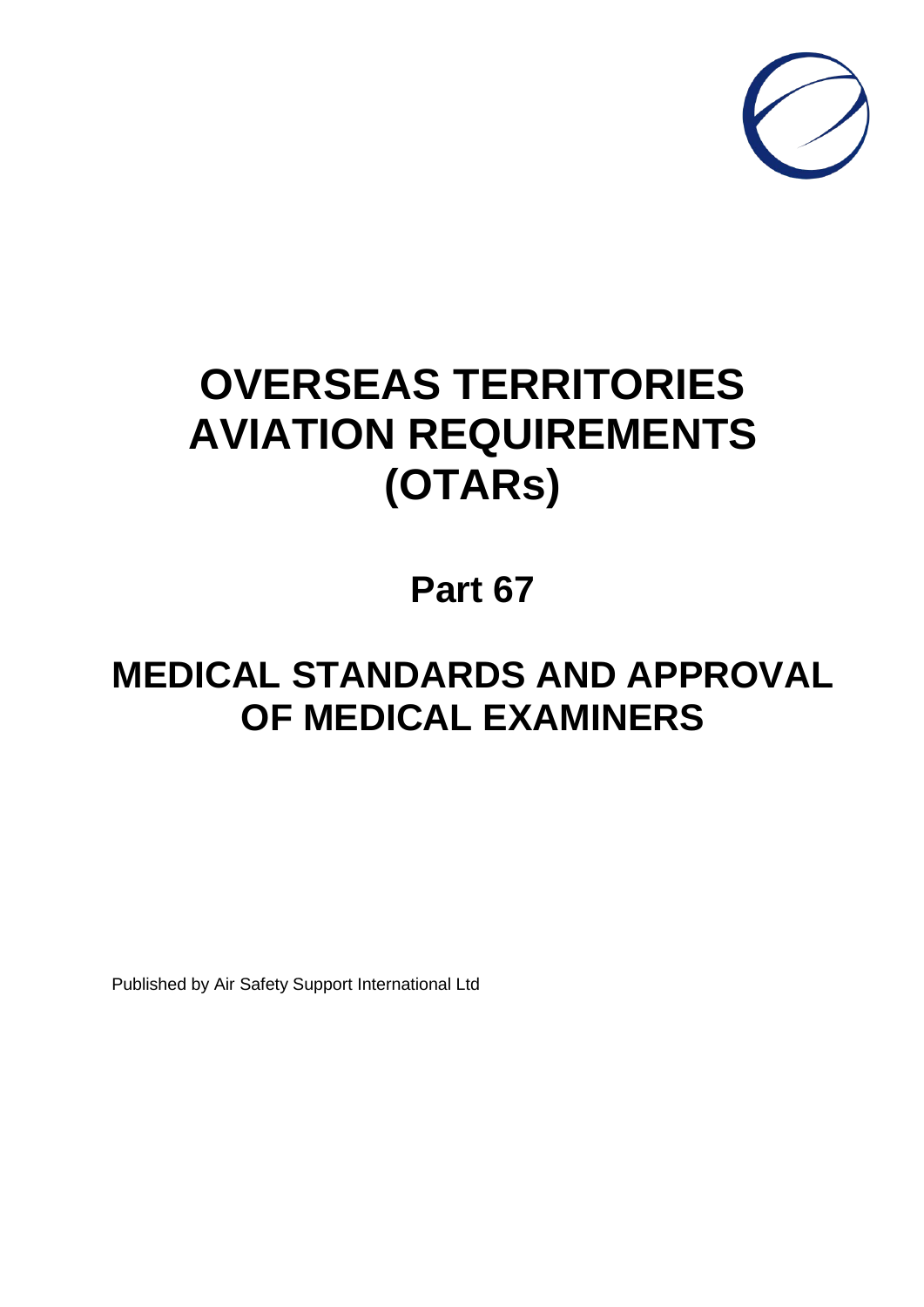© Air Safety Support International Limited 2004

First Issue – published for information June 2004<br>Second Issue – released for gazetting July 2005 Second Issue – released for gazetting<br>Third Issue Third Issue September 2012<br>
Fourth Issue September 2014

January 2014

The definitive version of OTARs is that on the ASSI website [www.airsafety.aero](http://www.airsafety.aero/) which should be viewed to establish the latest issue of each Part.

Enquiries regarding the content of this publication should be addressed to:

Air Safety Support International Floor 2 [The Portland Building](http://www.airsafety.aero/) 25 High Street **Crawley** West Sussex RH10 1BG

## **www.airsafety.aero**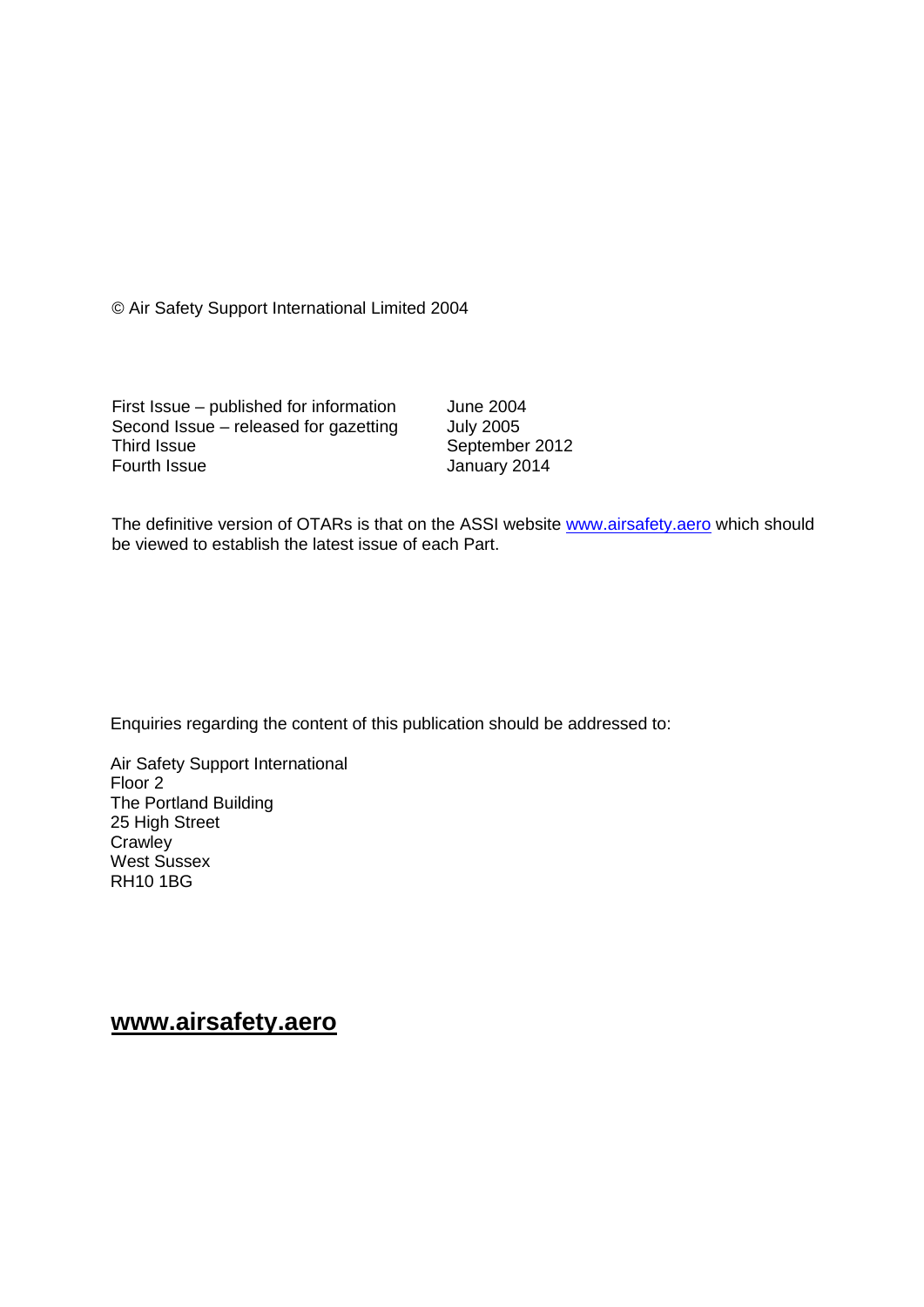#### <span id="page-2-0"></span>**CHECKLIST OF PAGES**

|                    | Page no        | <b>Issue no</b> | <b>Date</b>  |
|--------------------|----------------|-----------------|--------------|
| Title page         |                | 4               | January 2014 |
| Checklist of pages | i              | 4               | January 2014 |
| <b>Revisions</b>   | ΪÏ             | 4               | January 2014 |
| Contents           | iij            | $\overline{4}$  | January 2014 |
|                    | iv             | $\overline{4}$  | January 2014 |
| Subpart A          | 1              | $\overline{4}$  | January 2014 |
|                    | $\overline{2}$ | 4               | January 2014 |
| Subpart B          | 3              | 4               | January 2014 |
|                    | 4              | 4               | January 2014 |
|                    | 5              | 4               | January 2014 |
| Subpart C          | 6              | 4               | January 2014 |
|                    | $\overline{7}$ | 4               | January 2014 |
|                    | 8              | $\overline{4}$  | January 2014 |
| Subpart D          | 9              | 4               | January 2014 |
|                    | 10             | $\overline{4}$  | January 2014 |
|                    | 11             | 4               | January 2014 |
|                    | 12             | 4               | January 2014 |
| Subpart E          | 13             | $\overline{4}$  | January 2014 |
|                    | 14             | 4               | January 2014 |
|                    |                |                 |              |
|                    |                |                 |              |
|                    |                |                 |              |
|                    |                |                 |              |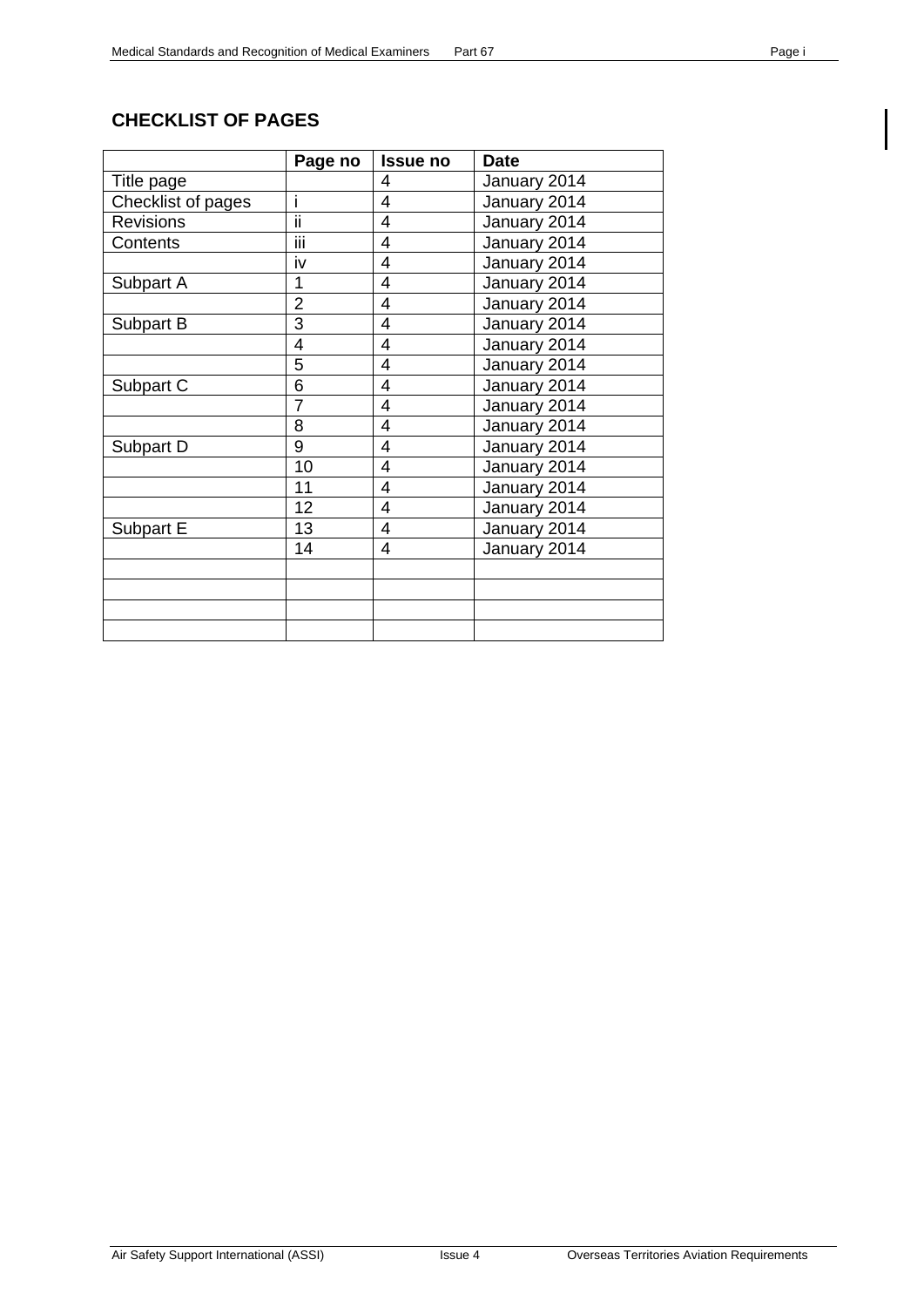#### <span id="page-3-0"></span>**REVISIONS**

| <b>OTAR Issue</b> | <b>Subject</b>                                                                                                  |  |  |  |  |
|-------------------|-----------------------------------------------------------------------------------------------------------------|--|--|--|--|
| Issue 1           | First issue published for information.                                                                          |  |  |  |  |
| Issue 2           | Second issue released for gazetting, with minor                                                                 |  |  |  |  |
|                   | amendment to introductory text and other minor editorial                                                        |  |  |  |  |
|                   | changes.                                                                                                        |  |  |  |  |
| Issue 3           | Amendment to para 67.209(b)(1)(ii) on pregnancy and                                                             |  |  |  |  |
|                   | minor editorial changes to introductory text.                                                                   |  |  |  |  |
|                   |                                                                                                                 |  |  |  |  |
| Issue 4           | Change of terminology from Authorised Medical Examiner                                                          |  |  |  |  |
|                   | to Aeromedical Examiner and Authorised Aviation                                                                 |  |  |  |  |
|                   | Ophthalmologist to Aeromedical Ophthalmologist.                                                                 |  |  |  |  |
|                   |                                                                                                                 |  |  |  |  |
|                   | 'Recognition' of Aeromedical Examiners and Aeromedical                                                          |  |  |  |  |
|                   | Ophthalmologists changed to 'Approval' and clarification of<br>the periodicity of the Approval (67.53 & 67.57). |  |  |  |  |
|                   |                                                                                                                 |  |  |  |  |
|                   | Removal of all references to Special Medical Certificates                                                       |  |  |  |  |
|                   | and penalties regarding criminal convictions.                                                                   |  |  |  |  |
|                   | Amended text relating to pregnancy (67.209 & 210), also                                                         |  |  |  |  |
|                   | to be reflected as appropriate in OTAR Parts 61, 63 & 65.                                                       |  |  |  |  |
|                   |                                                                                                                 |  |  |  |  |
|                   | Standardised process for all medical classes to inform of                                                       |  |  |  |  |
|                   | change in medical condition (67.211).                                                                           |  |  |  |  |
|                   |                                                                                                                 |  |  |  |  |
|                   | Removal of Appendices A-C in favour of ICAO Manual of<br>Civil Aviation Medicine (Doc 8984).                    |  |  |  |  |
|                   |                                                                                                                 |  |  |  |  |
|                   | Removal of option to extend the period in force (deletion of                                                    |  |  |  |  |
|                   | 67.255).                                                                                                        |  |  |  |  |
|                   |                                                                                                                 |  |  |  |  |
|                   |                                                                                                                 |  |  |  |  |
|                   |                                                                                                                 |  |  |  |  |
|                   |                                                                                                                 |  |  |  |  |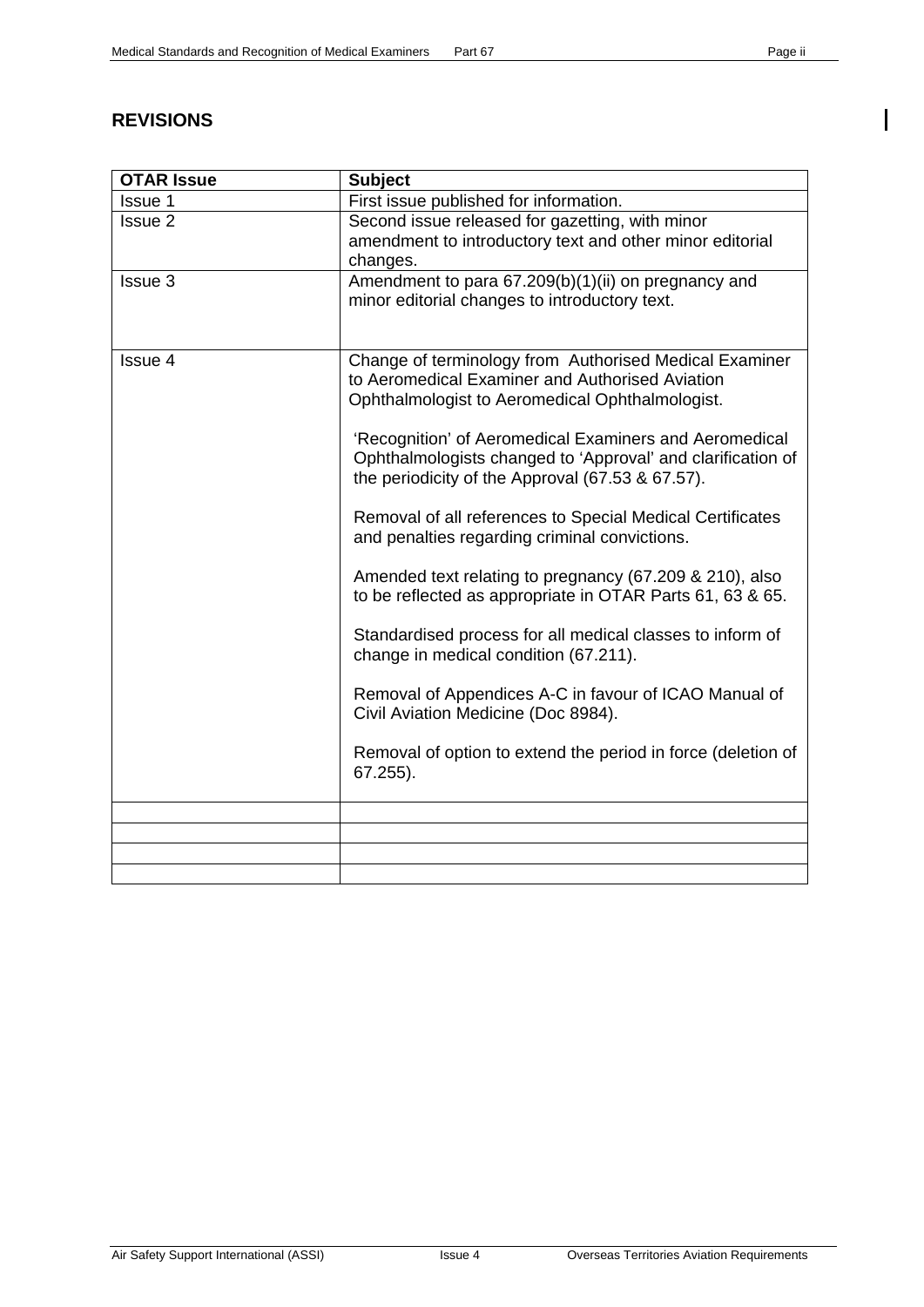### **Contents**

| <b>CHECKLIST OF PAGES</b>                        |                                                                                                  |                                                                                                                                                                                                                                                                                                                                                                                                                  | i.  |                                                                                                  |
|--------------------------------------------------|--------------------------------------------------------------------------------------------------|------------------------------------------------------------------------------------------------------------------------------------------------------------------------------------------------------------------------------------------------------------------------------------------------------------------------------------------------------------------------------------------------------------------|-----|--------------------------------------------------------------------------------------------------|
| <b>REVISIONS</b>                                 |                                                                                                  |                                                                                                                                                                                                                                                                                                                                                                                                                  | ii. |                                                                                                  |
| <b>SUBPART A - GENERAL</b>                       |                                                                                                  |                                                                                                                                                                                                                                                                                                                                                                                                                  | 1   |                                                                                                  |
|                                                  | 67.1<br>67.3<br>67.5<br>67.7                                                                     | <b>PURPOSE</b><br><b>DEFINITIONS</b><br>REQUIREMENT FOR MEDICAL CERTIFICATES<br>STANDARD FOR MEDICAL EXAMINATIONS                                                                                                                                                                                                                                                                                                |     | 1<br>$\overline{2}$<br>$\overline{2}$<br>$\overline{2}$                                          |
|                                                  |                                                                                                  | SUBPART B - AEROMEDICAL EXAMINERS AND AEROMEDICAL OPHTHALMOLOGISTS 3                                                                                                                                                                                                                                                                                                                                             |     |                                                                                                  |
|                                                  | 67.51<br>67.53<br>67.55<br>67.57<br>67.59<br>67.63<br>67.69                                      | <b>PURPOSE</b><br><b>APPROVAL OF AEROMEDICAL EXAMINERS</b><br>AEROMEDICAL EXAMINERS - CONDITIONS OF APPROVAL<br>APPROVAL OF AEROMEDICAL OPHTHALMOLOGISTS<br>AEROMEDICAL OPHTHALMOLOGISTS - CONDITIONS OF APPROVAL<br><b>REVOCATION OF APPROVAL</b><br><b>SUSPENSION OF APPROVAL</b>                                                                                                                              |     | 3<br>3<br>3<br>$\overline{4}$<br>$\overline{\mathbf{4}}$<br>$\overline{\mathbf{4}}$<br>5         |
| <b>SUBPART C - ISSUE OF MEDICAL CERTIFICATES</b> |                                                                                                  |                                                                                                                                                                                                                                                                                                                                                                                                                  | 6   |                                                                                                  |
|                                                  | 67.101<br>67.103<br>67.105<br>67.107<br>67.109<br>67.111<br>67.113                               | <b>PURPOSE</b><br><b>CLASSES OF MEDICAL CERTIFICATE</b><br>APPLICATION FOR A MEDICAL CERTIFICATE<br>EVIDENCE OF IDENTITY<br><b>ISSUE OF MEDICAL CERTIFICATES</b><br>MEDICAL CERTIFICATE CONDITIONS<br>REFUSAL TO ISSUE A MEDICAL CERTIFICATE                                                                                                                                                                     |     | 6<br>6<br>6<br>6<br>6<br>8<br>8                                                                  |
|                                                  |                                                                                                  | SUBPART D - CONDITIONS APPLICABLE TO MEDICAL CERTIFICATE HOLDERS                                                                                                                                                                                                                                                                                                                                                 | 9   |                                                                                                  |
|                                                  | 67.201<br>67.203<br>67.205<br>67.207<br>67.209<br>67.210<br>67.211<br>67.213<br>67.215<br>67.217 | <b>PURPOSE</b><br><b>GENERAL REQUIREMENT</b><br><b>CORRECTING LENSES</b><br>PROVISION OF OPHTHALMIC REPORTS<br>PREGNANCY - CLASS 1 AND 2 CERTIFICATE HOLDERS<br><b>PREGNANCY - CLASS 3 CERTIFICATE HOLDERS</b><br>OBLIGATION TO INFORM THE GOVERNOR OF CHANGE IN MEDICAL CONDITION<br>EXAMINATION OF MEDICAL CERTIFICATE HOLDERS<br><b>MEDICAL CERTIFICATES: SUSPENSION</b><br>MEDICAL CERTIFICATES - REVOCATION |     | 9<br>$\boldsymbol{9}$<br>$\boldsymbol{9}$<br>$\boldsymbol{9}$<br>9<br>10<br>10<br>11<br>11<br>12 |
|                                                  | SUBPART E - VALIDITY PERIOD OF MEDICAL CERTIFICATES<br>13                                        |                                                                                                                                                                                                                                                                                                                                                                                                                  |     |                                                                                                  |
|                                                  | 67.251<br>67.253                                                                                 | <b>PURPOSE</b><br>PERIOD IN FORCE                                                                                                                                                                                                                                                                                                                                                                                |     | 13<br>13                                                                                         |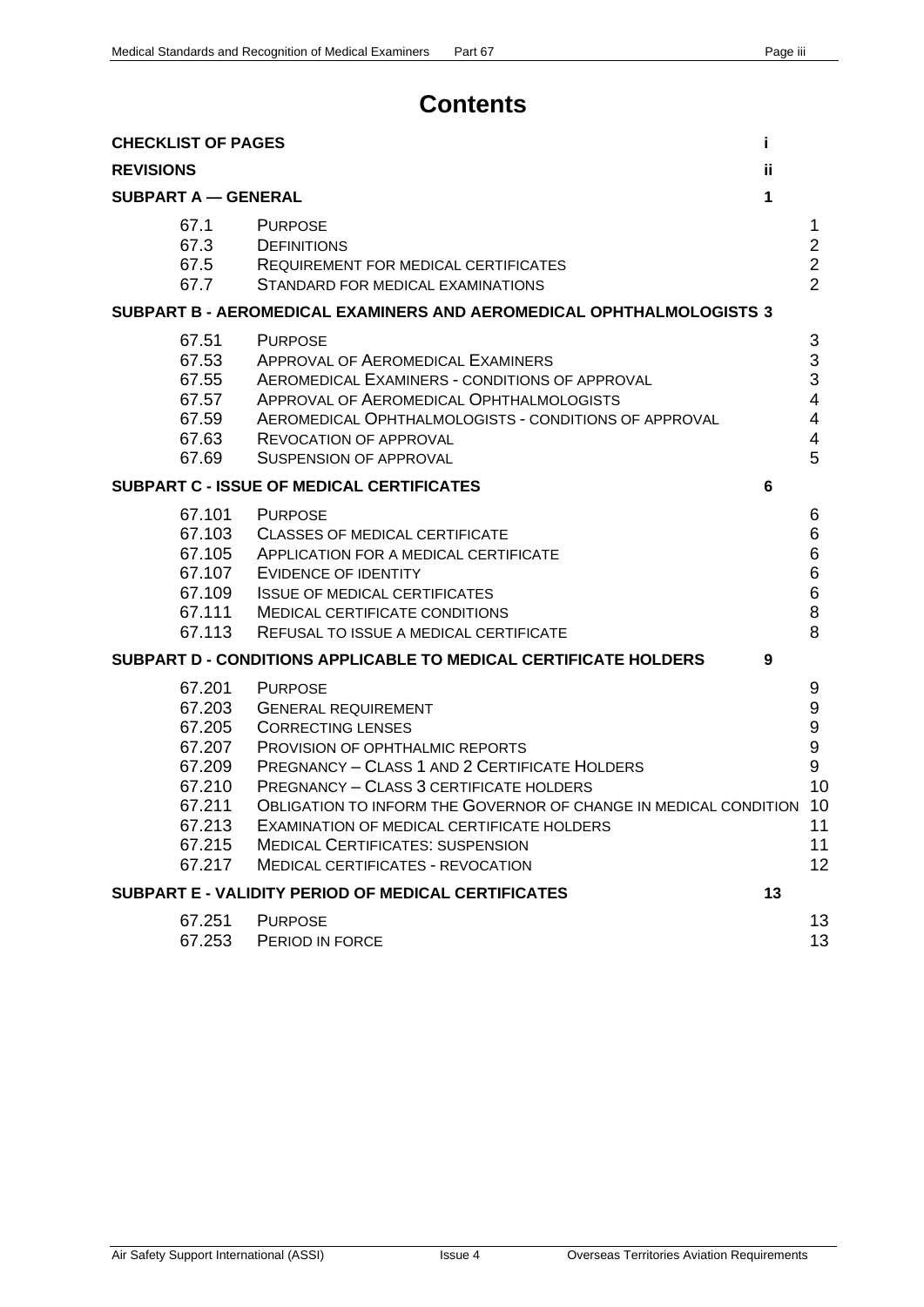## <span id="page-5-0"></span>**Subpart A — General**

#### <span id="page-5-1"></span>**67.1 Purpose**

- (a) This Part sets out:
	- (1) the requirements and procedures for the approval of appropriately qualified persons as Aeromedical Examiners and Aeromedical Ophthalmologists; and
	- (2) the medical standards for the issue of medical certificates; and
	- (3) the procedures for the issue, suspension and revocation of medical certificates.
- (b) These Requirements are not in themselves Law. Failure to comply may not constitute an offence. However, the Requirements repeat or reproduce many of the provisions of the Air Navigation (Overseas Territories) Order, as amended, ("the Order"). Therefore, failure to comply with these Requirements may:
	- (1) constitute a breach of the Order; and
	- (2) result in proceedings for breaches of the Order; or
	- (3) result in the refusal of an application for renewal of a certificate or licence; or
	- (4) result in action to suspend or revoke a certificate or licence.
- (c) The Order details the legal obligations governing the approval of medical examiners and the need for medical examinations for personnel licences. The Order specifies these obligations in rather general terms, therefore there is a provision to the Order which requires the Governor to publish Requirements to augment, amplify and detail more precisely the manner in which these obligations shall be met. The Requirements are the means by which medical examiners and licence holders will be able to satisfy the Governor as to their fulfilment of their obligations.
- (d) The issue of a certificate indicates only that the holder is considered to be qualified. The possession of such a document does not relieve the owners, from the responsibility for compliance with the Order and any other legislation in force.
- (e) Other OTAR Parts may impinge upon activities conducted under this Part. In particular, Part 1 contains definitions which apply, unless otherwise stated, to all Parts. A full list of OTAR Parts, a description of the legislative structure and the place of OTARs and Overseas Territory Aviation Circulars (OTACs) within it can be viewed on the ASSI website [www.airsafety.aero.](http://www.airsafety.aero/) OTACs relevant to this Part can be viewed at [http://www.airsafety.aero/Requirements-and-Policy/OTACs.aspx.](http://www.airsafety.aero/Requirements-and-Policy/OTACs.aspx)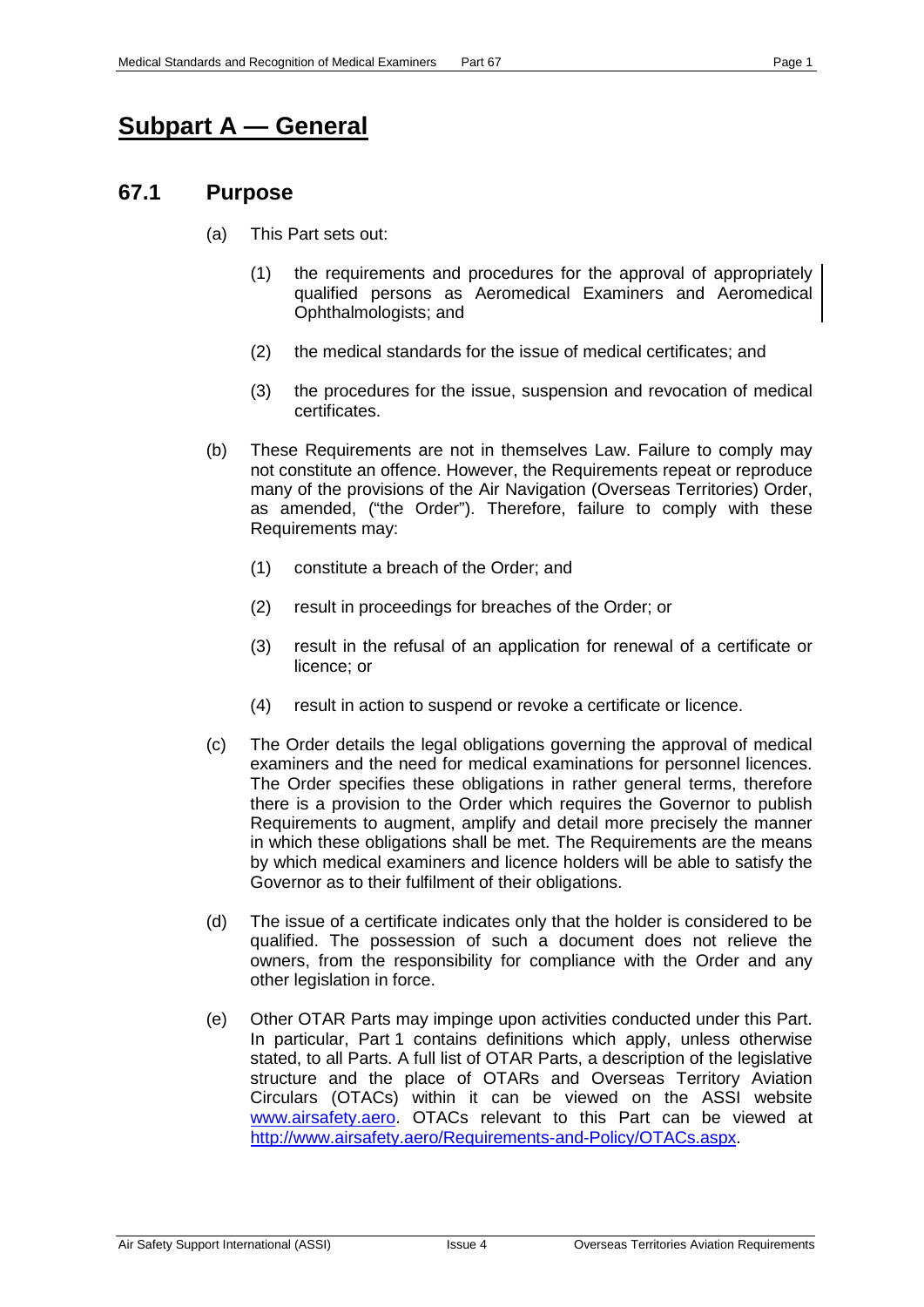(f) References to the Governor in this OTAR Part mean the regulator designated by the Governor of the Territory to exercise his functions under the Order.

#### <span id="page-6-0"></span>**67.3 Definitions**

In the context of this Part, the following definitions apply:

**clinical psychologist** means a person registered or licensed as a clinical psychologist under the law of a State or Territory.

**relevant examination** means an examination or test that a person shall undergo for the purpose of finding out whether he or she meets the relevant medical standard for the issue to him or her of a medical certificate.

**specialist psychiatrist** means a medical practitioner who has:

- (1) postgraduate qualifications in psychiatry entitling him or her to be recognised as a specialist psychiatrist by the public hospital service or public health service of a contracting State or Territory acceptable to the Governor; or
- (2) other qualifications in psychiatry acceptable to the Governor.

#### <span id="page-6-1"></span>**67.5 Requirement for medical certificates**

The applicant for or holder of a licence issued or validated under OTAR Parts 61, 63 or 65 of these requirements shall hold a valid medical certificate issued under this Part of the class specified in the appropriate OTAR Part without which that licence may not be deemed to be valid.

#### <span id="page-6-2"></span>**67.7 Standard for medical examinations**

The examinations that a person shall undergo to establish whether he or she meets a relevant medical standard are those set out in Manual of Civil Aviation Medicine (Doc 8984) published by the International Civil Aviation Organisation.

ı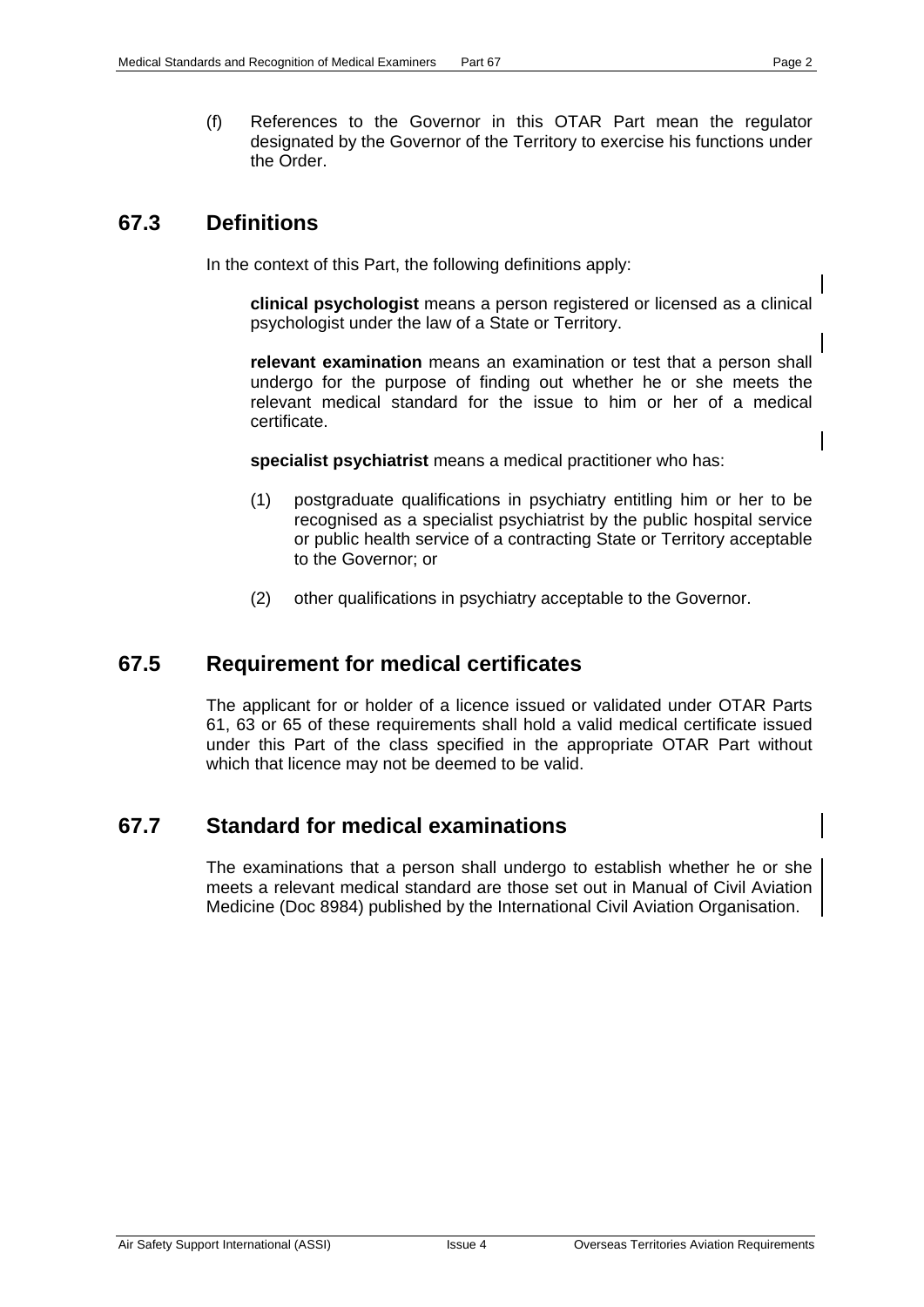## <span id="page-7-0"></span>**Subpart B - Aeromedical Examiners and Aeromedic Ophthalmologists**

#### <span id="page-7-1"></span>**67.51 Purpose**

This Subpart sets out the requirements for the approval of medical examiners and ophthalmologists who may conduct medical examinations for the purposes of flight crew and air traffic controller licensing.

#### <span id="page-7-2"></span>**67.53 Approval of Aeromedical Examiners**

- (a) A person may be approved to be an Aeromedical Examiner subject to:
	- (1) being a medical practitioner; and
	- (2) having received training acceptable to the Governor in aviation medicine; or
	- (3) being authorised in a Contracting State as a medical examiner for the purposes of ICAO Annex 1; or
	- (4) occupying a particular office or position from time to time, or performing the duties of a particular office or position from time to time and subject to that person continuing to do so.
- (b) Approval may be subject to any condition, restriction or limitation that the Governor thinks fit.
- (c) An approval issued under paragraph  $67.53(a)(3)$  is subject to the holder retaining authorisation in that Contracting State.
- (d) An approval may be valid for a period not exceeding 5 years.

#### <span id="page-7-3"></span>**67.55 Aeromedical Examiners - conditions of approval**

In addition to any specific conditions imposed, the approval of an Aeromedical Examiner under paragraph 67.53 is subject to the general conditions that that person:

- (a) observes the Code of Ethics of the Medical Association in the Contracting State or State of registration as appropriate; and
- (b) undertakes any continuing training in aviation medicine that may be required by and according to a course or system acceptable to the Governor; and
- (c) shall tell the Governor in writing within 5 working days of being notified by the holder of a medical certificate under paragraph 67.211 about a medically significant condition which the holder has.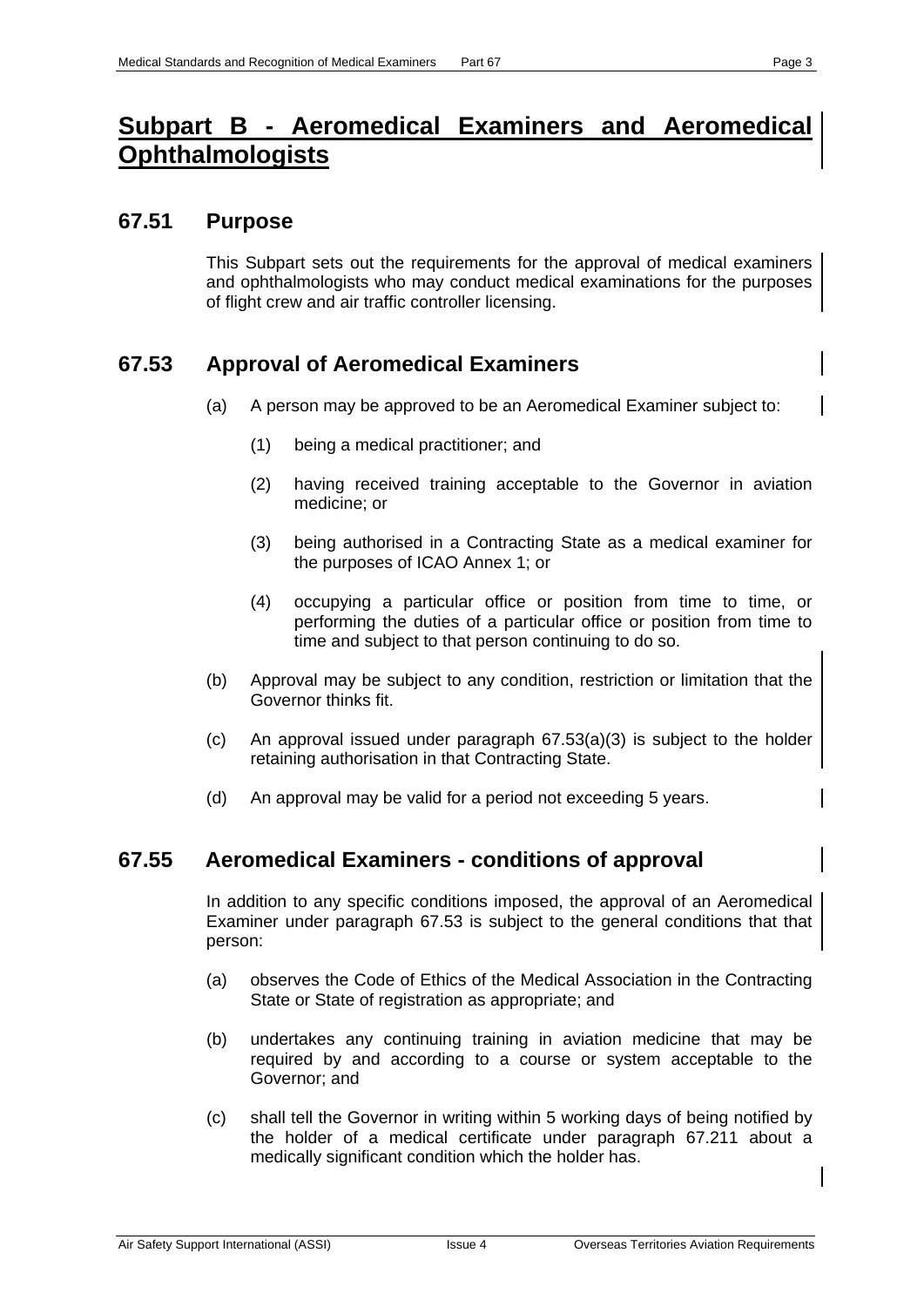#### <span id="page-8-0"></span>**67.57 Approval of Aeromedical Ophthalmologists**

- (a) A person may be approved to be an Aeromedical Ophthalmologist subject to:
	- (1) having specialist qualifications in ophthalmology acceptable to the Governor; and
	- (2) having received training acceptable to the Governor in aviation medicine; or
	- (3) being authorised in a Contracting State as a medical examiner for the purposes of ICAO Annex 1; or
	- (4) occupying a particular office or position from time to time, or performing the duties of a particular office or position from time to time and subject to that person continuing to do so.
- (b) Approval may be subject to any condition, restriction or limitation that the Governor thinks fit.
- (c) An approval issued under paragraph  $67.57(a)(3)$ , is subject to the holder retaining authorisation in that Contracting State.
- (d) An approval may be valid for a period not exceeding 5 years.

#### <span id="page-8-1"></span>**67.59 Aeromedical Ophthalmologists - conditions of approval**

In addition to any specific conditions imposed, the approval of an Aeromedical Ophthalmologist under paragraph 67.57 is subject to the general conditions that that person:

- (a) observes the Code of Ethics of the Medical Association in the Contracting State or State of registration as appropriate; and
- (b) undertakes any continuing training in aviation medicine and ophthalmology that may be required by and according to a course or system acceptable to the Governor; and
- (c) shall tell the Governor in writing within 5 working days of being notified by the holder of a medical certificate under paragraph 67.211 about a medically significant condition which the holder has.

#### <span id="page-8-2"></span>**67.63 Revocation of approval**

- (a) An approval as an Aeromedical Examiner or Aeromedical Ophthalmologist may be revoked if:
	- (1) that person ceases to be a medical practitioner; or
	- (2) that person contravenes a condition to which the approval is subject; or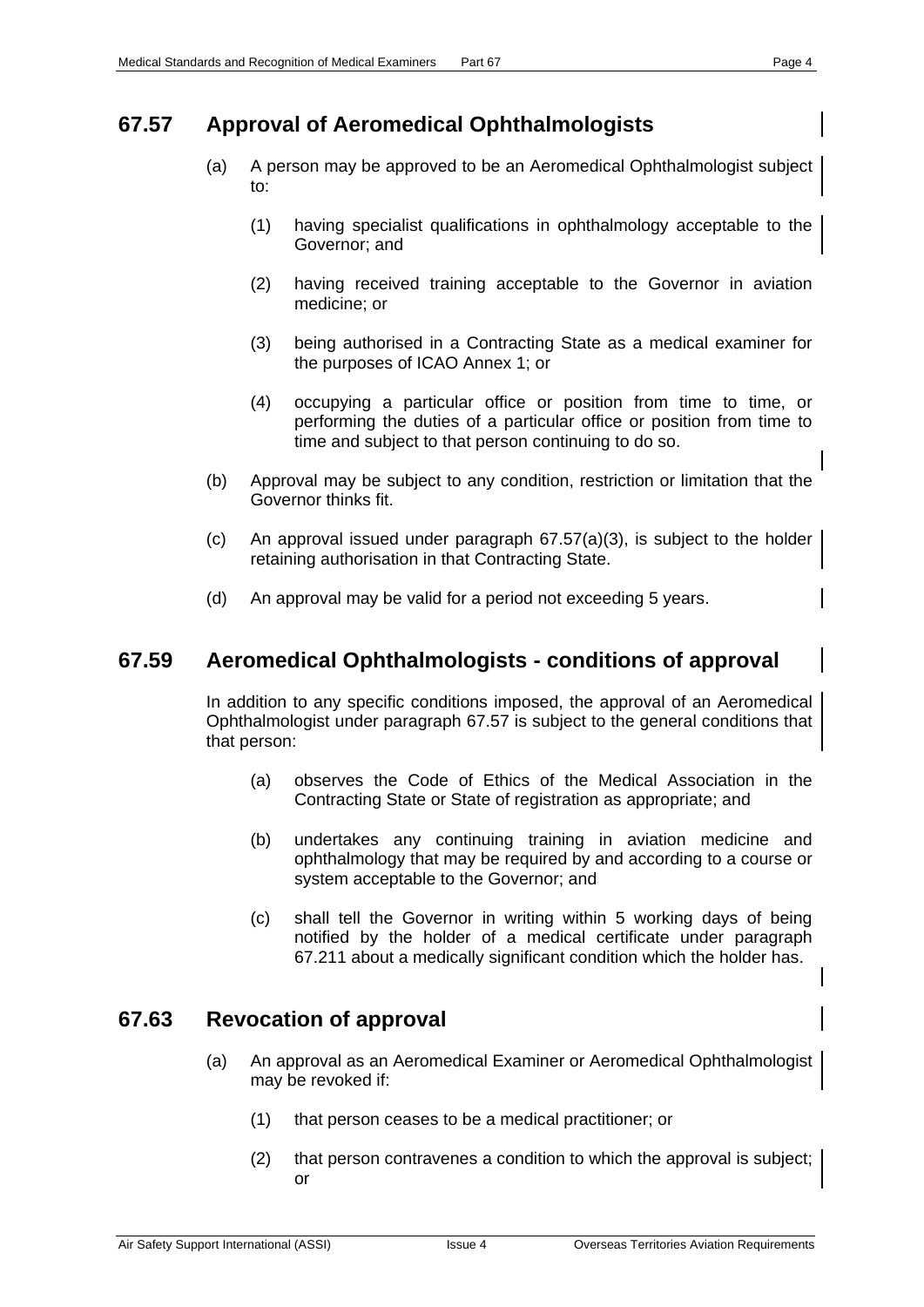- (3) that person asks the Governor in writing to cancel the approval; or
- (4) in the case of an approval under paragraph 67.53(a)(4) or 67.57(a)(4) if the organisation or body of which the office or position specified forms part asks the Governor in writing to revoke the approval.
- (b) When an Aeromedical Examiner or Aeromedical Ophthalmologist ceases to be a medical practitioner, the approval is taken to be revoked at the time of ceasing to be registered or licensed as a medical practitioner.

#### <span id="page-9-0"></span>**67.69 Suspension of approval**

- (a) An approval under this Subpart may be suspended if the Governor has reason to believe that continued approval may be detrimental to the interests of aviation safety.
- (b) In the case of an approval under paragraph  $67.53(a)(4)$  or  $67.57(a)(4)$ such an approval may be suspended by written notice to the body or organisation of which the office or position forms part, that the approval is not in effect while that person holds or performs the duties of the office or position, if a person recognised as an Aeromedical Examiner under paragraph 67.53(a)(4) or an Aeromedical Ophthalmologist under paragraph 67.57(a)(4) contravenes a condition to which the approval is subject.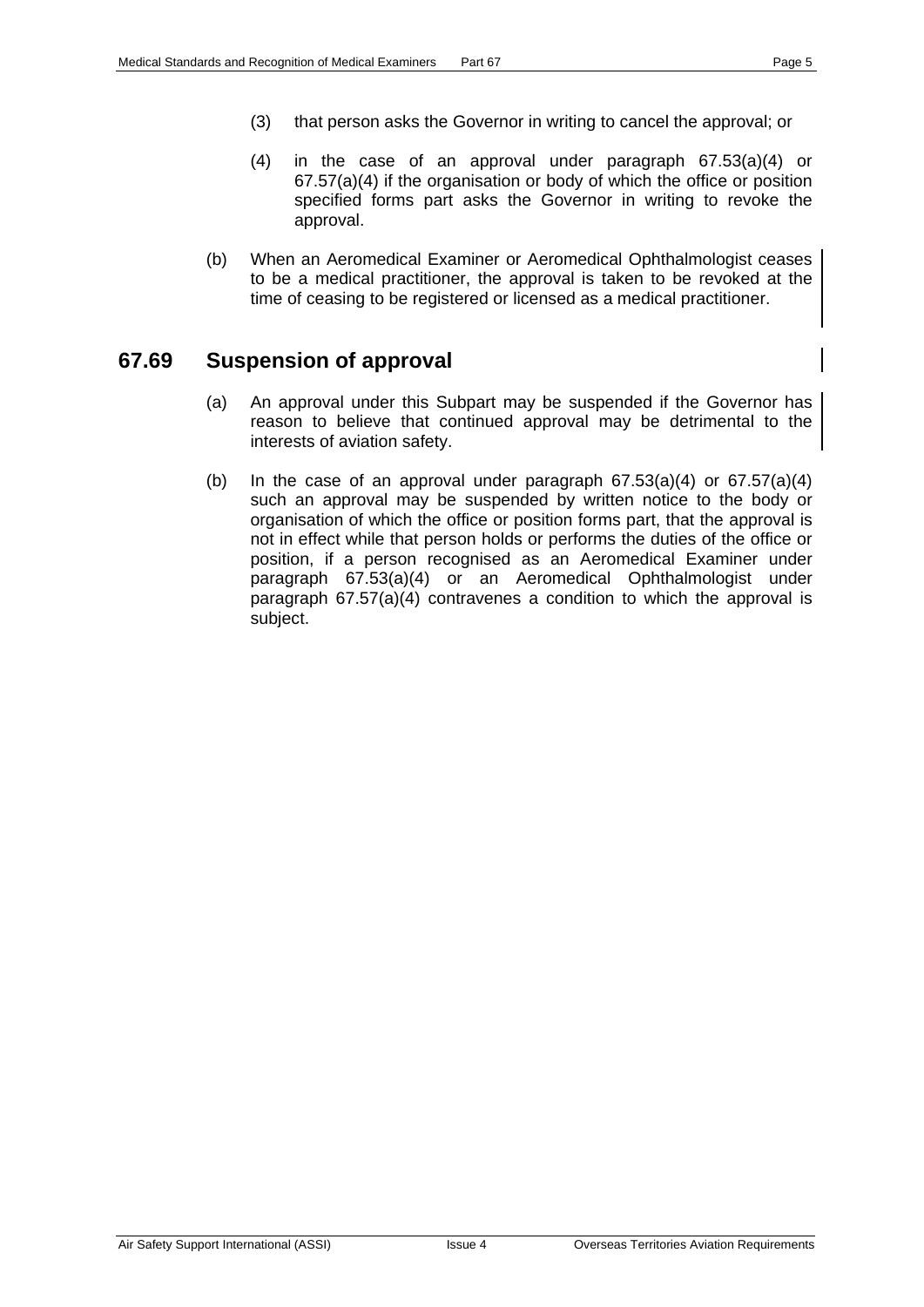## <span id="page-10-0"></span>**Subpart C - Issue of medical certificates**

#### <span id="page-10-1"></span>**67.101 Purpose**

This Subpart sets out the requirements and standards for the issue of different classes of medical certificate.

#### <span id="page-10-2"></span>**67.103 Classes of medical certificate**

The 3 classes of medical certificate are:

- (a) Class 1 medical certificate, which apply to holders of, or applicants for:
	- (1) commercial pilot licence (aeroplane or helicopter); and
	- (2) airline transport pilot licence (aeroplane or helicopter); and
	- (3) flight engineer.
- (b) Class 2 medical certificate, which apply to holders of, or applicants for a private pilot licence (aeroplane or helicopter).
- (c) Class 3 medical certificate, which apply to holders of, or applicants for, air traffic controller licences.

Note: Refer to ICAO Document 8984 for the relevant Medical Standards.

#### <span id="page-10-3"></span>**67.105 Application for a medical certificate**

- (a) A person may apply to the Governor in the approved form for the issue of a medical certificate of any class.
- (b) If a fee is payable for the issue of the certificate, no certificate shall be issued until the fee is paid.

#### <span id="page-10-4"></span>**67.107 Evidence of identity**

- (a) An Aeromedical Examiner shall require a person who has applied for a medical certificate to produce evidence of identity at the time of examination.
- (b) A medical examination shall not be conducted under this Part until the person produces the evidence of identity.

#### <span id="page-10-5"></span>**67.109 Issue of medical certificates**

(a) Subject to paragraphs  $67.109(a)(2)$  and  $67.109(a)(3)$ , a person who applies to the Governor for the issue of a medical certificate in a particular class and who meets the medical standard for that Class set out in ICAO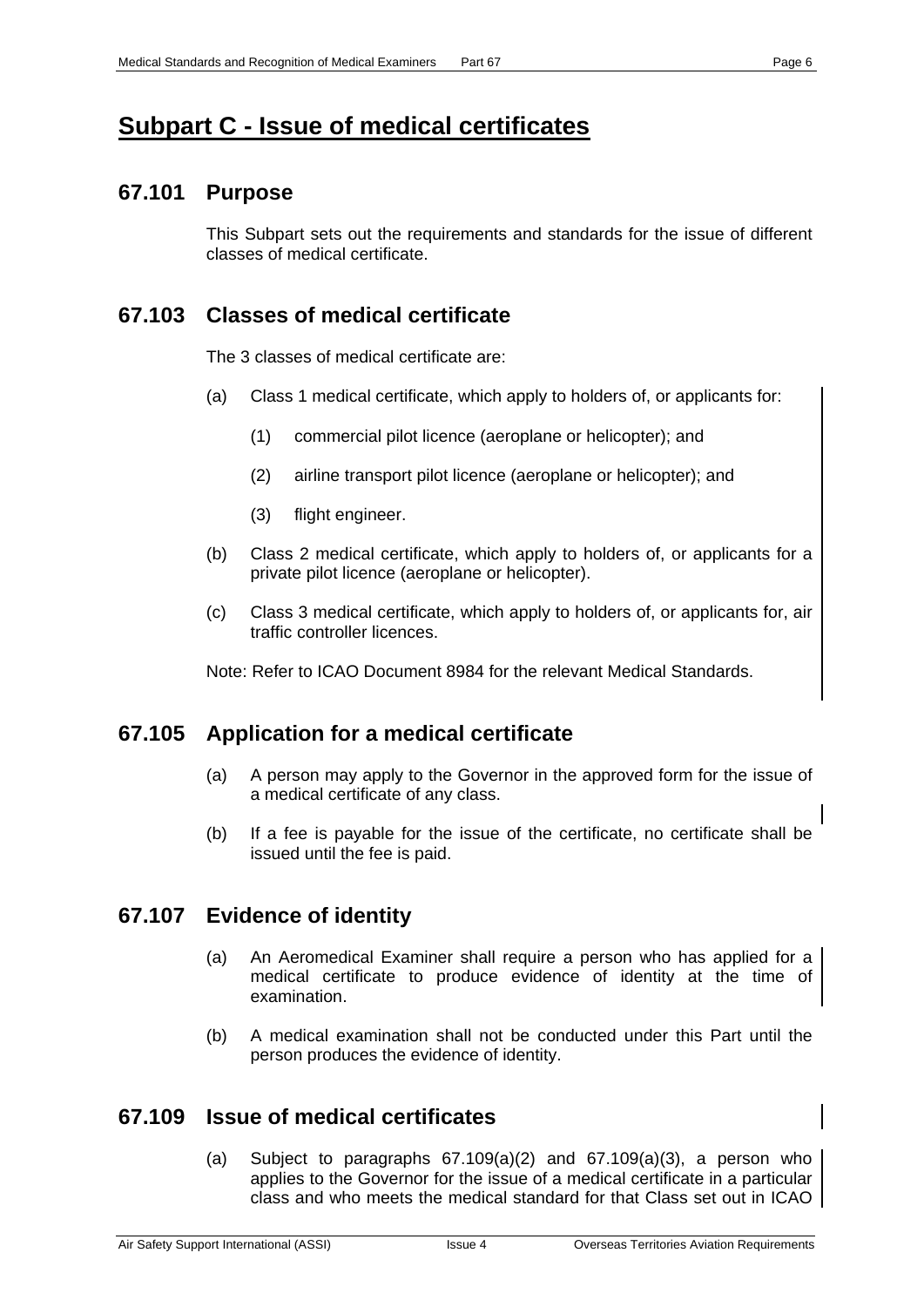Doc 8984, Part 3 shall be issued with a medical certificate of that Class provided that:

- (1) the person has undergone the relevant examinations; and
- (2) each of those examinations is carried out by an Aeromedical Examiner who is qualified to carry out the examination and who is according to the circumstances either:
	- (i) approved under Part 67 Subpart B; or
	- (ii) a medical practitioner or specialist whom the Governor has directed may carry out medical examinations for the purposes of this Subpart or by whom the Governor has directed that the person be assessed; and
- (3) the person answers every question asked by the Aeromedical Examiner that the Aeromedical Examiner considers necessary for the Aeromedical Examiner to decide whether the person meets the relevant medical standard; and
- (4) subject to paragraph 67.109(b), the person authorises the disclosure to the Governor and the Aeromedical Examiner of any information about the person that may help the Aeromedical Examiner to decide whether the person meets that medical standard, being information that is held by any of the following:
	- (i) a medical practitioner;
	- (ii) any other person or organisation (including a hospital) that has made a physical, psychological or psychiatric examination of the person;
	- (iii) any other person or organisation (including a hospital) that has treated the person for a medically significant condition;
	- (iv) an employer (including a former employer) of the person;
	- (v) any other person, body or authority (including a police force or police service) and, subject to appropriate legislation that holds information of that kind.
- (b) An authorisation under paragraph 67.109(a)(4) does not require a person, body or organisation to disclose:
	- (1) information that was collected for use as evidence in legal proceedings, and has not been tendered and admitted as evidence in a court; or
	- (2) information that could not, because of appropriate legislation, be given in evidence in proceedings to which that Part applies; or
	- (3) information that under law shall not be disclosed.
- (c) A medical certificate will not be issued if the Governor has reason to believe that the person:
	- (1) has knowingly or recklessly made a false or misleading statement in relation to the person's application for a medical certificate; or
	- (2) does not satisfy the requirements of paragraph 67.109(a).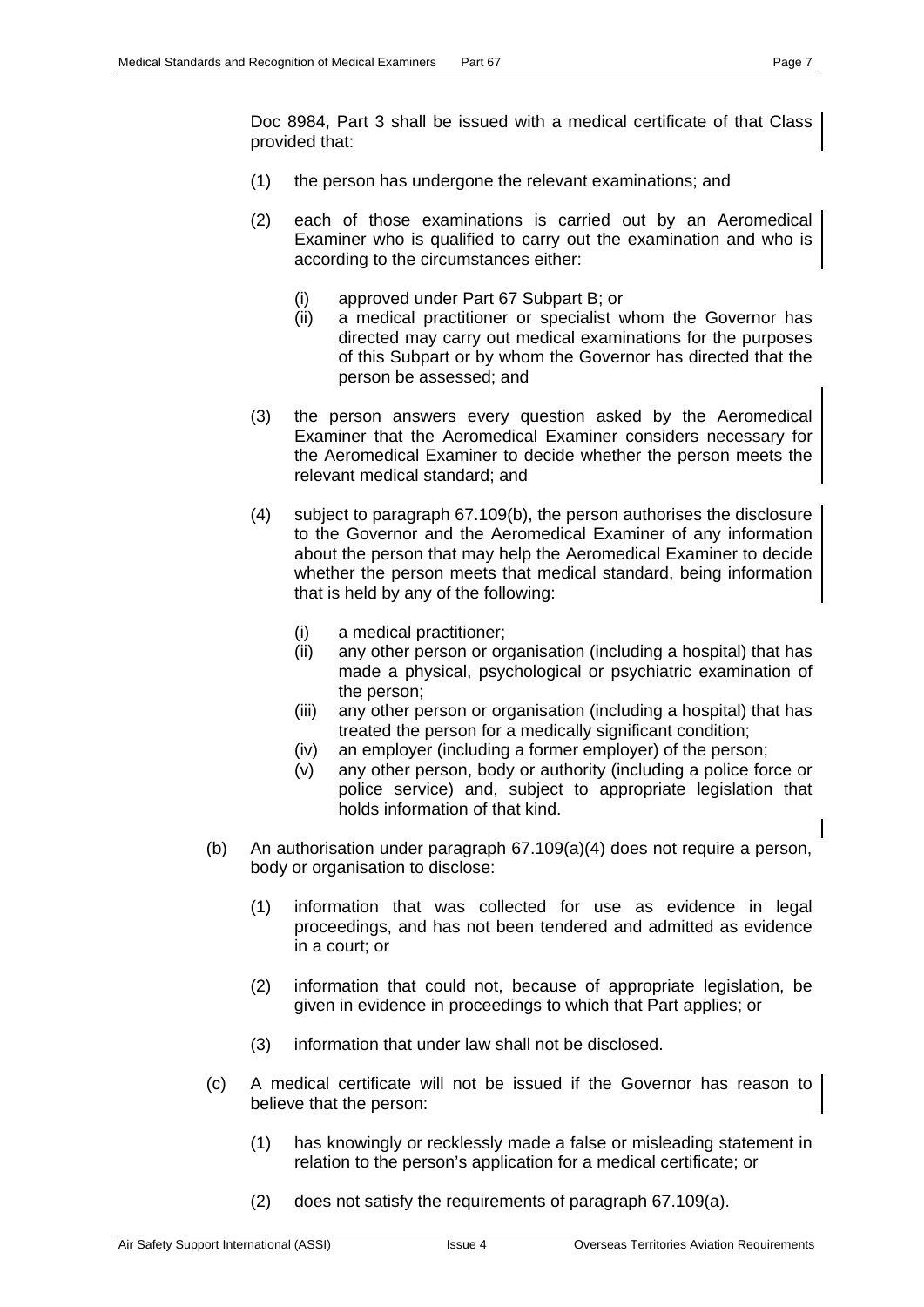- <span id="page-12-0"></span>(a) The Governor may issue a medical certificate to a person subject to any condition that is necessary in the interests of the safety of air navigation, having regard to the medical condition of the person.
- (b) A condition to which a medical certificate is subject shall be set out in the certificate.

#### <span id="page-12-1"></span>**67.113 Refusal to issue a medical certificate**

A person who has been refused the issue of a medical certificate shall be informed in writing of the refusal and of:

- (a) the reasons for not issuing the certificate; and
- (b) if the person fails to meet the relevant medical standard, the reasons for the failure. $\mathsf I$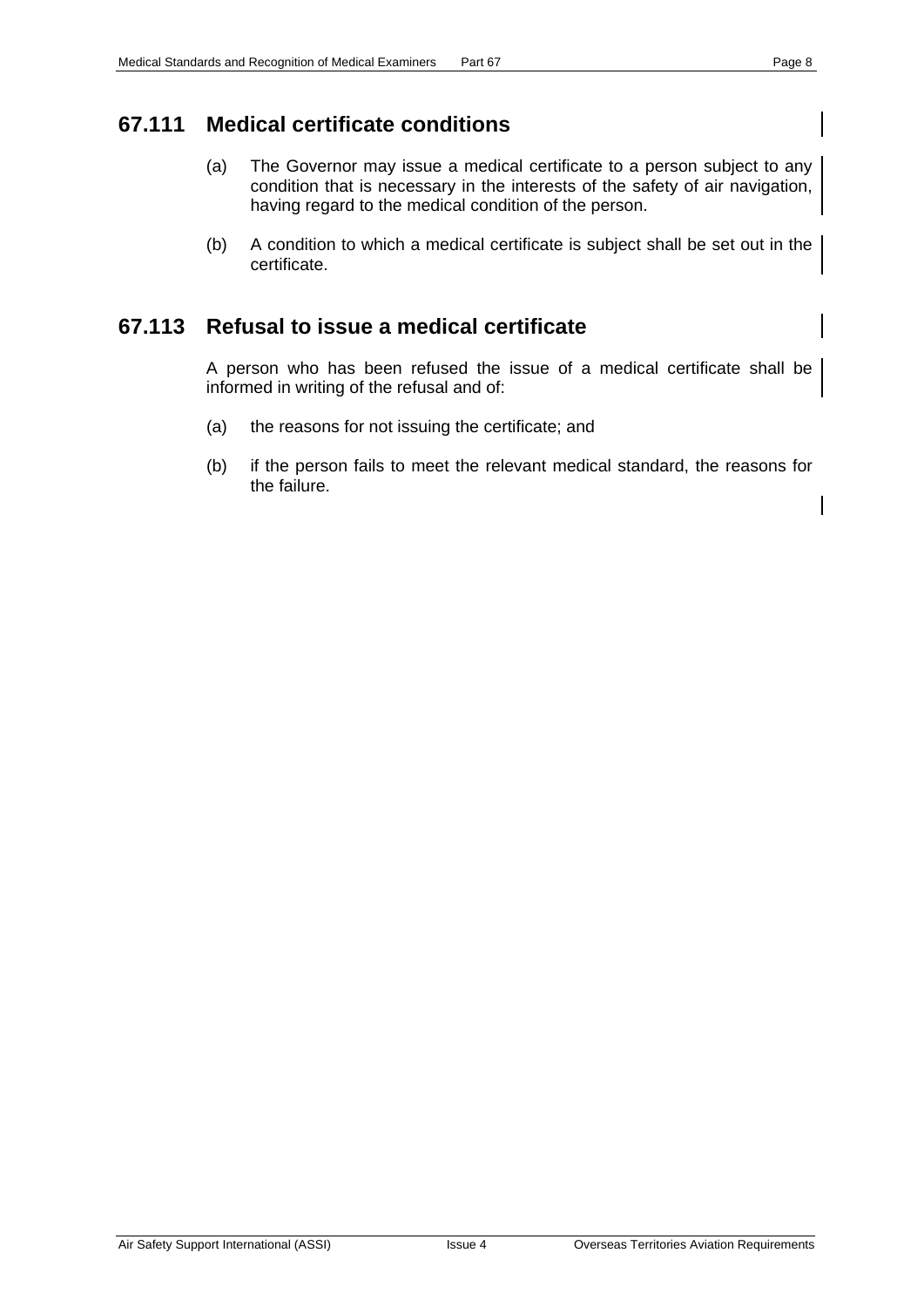## <span id="page-13-0"></span>**Subpart D - Conditions applicable to medical certificate holders**

#### <span id="page-13-1"></span>**67.201 Purpose**

This Subpart sets out the requirements governing conditions which apply to holders of all medical certificates.

#### <span id="page-13-2"></span>**67.203 General requirement**

A person shall not contravene a condition subject to which a medical certificate is issued and shall comply with any applicable requirements in this Subpart.

#### <span id="page-13-3"></span>**67.205 Correcting lenses**

- (a) In addition to any condition imposed under paragraph 67.111, a medical certificate granted to a person who needs correcting lenses to satisfy the requirements of ICAO Doc. 8984, Part 3 is subject to the conditions set out in paragraphs 67.205(b) and (d).
- (b) The person shall use those correcting lenses while exercising the privileges of a licence for which the certificate is required.
- (c) If the person is the holder of, or an applicant for, a licence for which they are required to meet Class 1 or Class 2 medical standard, the correcting lenses may be a pair of spectacles or a combination of contact lenses and a pair of spectacles.
- (d) A person to whom paragraph 67.205(c) applies shall have, within reach, a spare pair of correcting lenses that they require to meet the relevant medical standard when performing duties
	- (1) essential to the operation of an aircraft during flight time; or
	- (2) essential to air traffic control operations.

#### <span id="page-13-4"></span>**67.207 Provision of ophthalmic reports**

In addition to any condition imposed under paragraph 67.111, a person granted a medical certificate whose uncorrected visual acuity in either eye is worse than 6/60 shall provide the Governor with a full ophthalmic report for both eyes every 5 years.

#### <span id="page-13-5"></span>**67.209 Pregnancy – Class 1 and 2 Certificate Holders**

- (a) Subject to paragraphs 67.209(b) and (c), when the holder of a flight crew licence is aware of being pregnant:
	- (1) the medical certificate is deemed to be suspended; and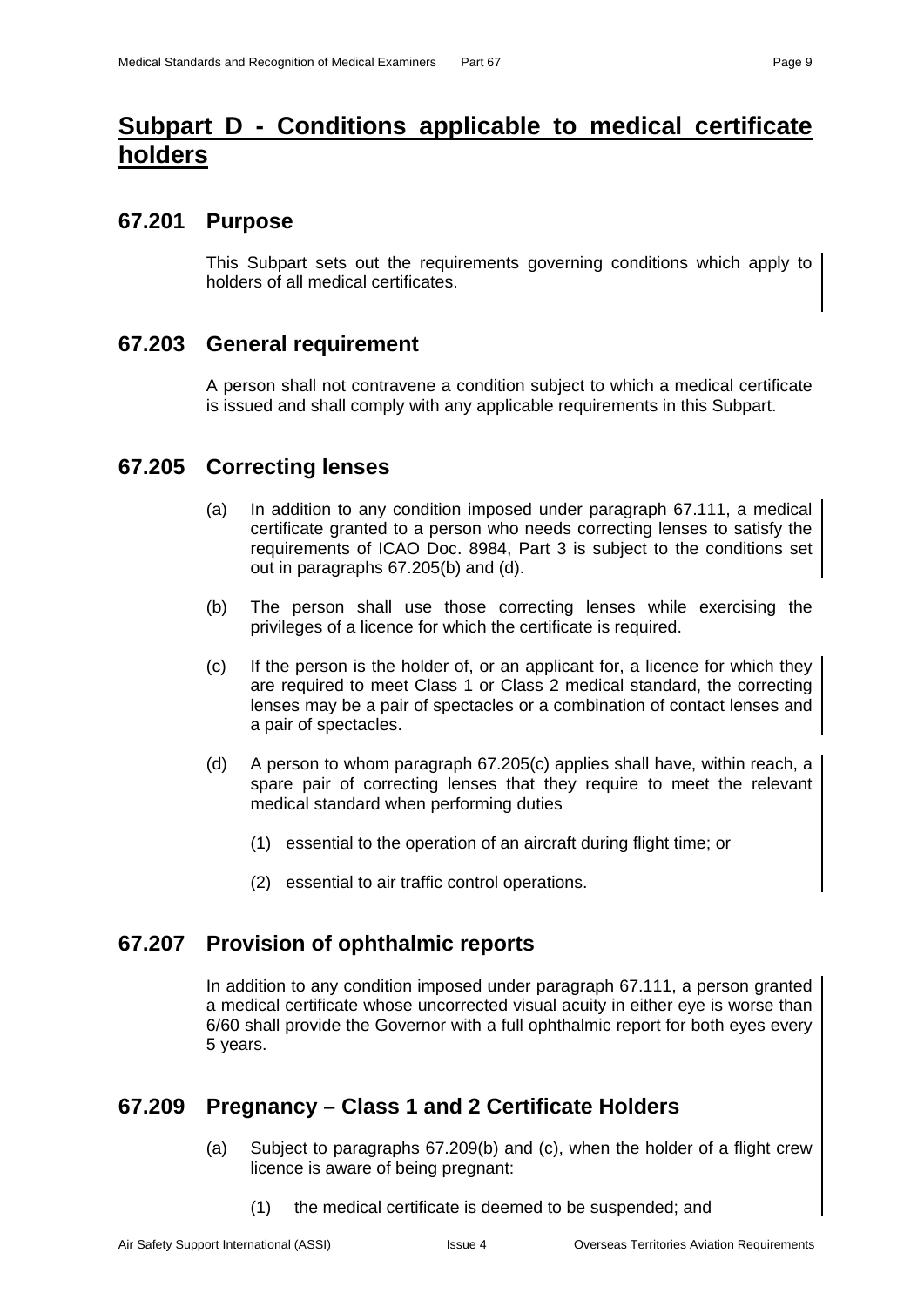- (2) she shall inform the Governor as soon as possible.
- (b) The medical certificate may be reinstated from the end of the  $12<sup>th</sup>$  week of gestation by the Governor subject to the certificate holder being pronounced fit by an authorised Aeromedical Examiner. Reinstatement of a medical certificate may be subject to any limitations or restrictions notified by the Governor.
- (c) Notwithstanding paragraph 67.209(b), the medical certificate is suspended from the end of the 26<sup>th</sup> week of gestation or after delivery, termination or miscarriage until assessed fit again by an Aeromedical Examiner.

#### <span id="page-14-0"></span>**67.210 Pregnancy – Class 3 certificate holders**

- (a) Subject to paragraphs 67.210(b) and (c), when the holder of an Air Traffic Control Licence is aware of being pregnant:
	- (1) the medical certificate is deemed to be suspended; and
	- (2) she shall inform the Governor as soon as possible.
- (b) The medical certificate may be reinstated by the Governor subject to the certificate holder being pronounced fit by an authorised Aeromedical Examiner. Reinstatement of a medical certificate may be subject to any limitations or restrictions notified by the Governor.
- (c) Notwithstanding paragraph 67.210(b), the medical certificate is suspended from the end of the  $34<sup>th</sup>$  week of gestation or after delivery, termination or miscarriage until assessed fit again by an Aeromedical Examiner.

#### <span id="page-14-1"></span>**67.211 Obligation to inform the Governor of change in medical condition**

- (a) In this paragraph, a reference to an Aeromedical Examiner includes, in relation to a medically significant condition that affects a person's vision, an Aeromedical Ophthalmologist.
- (b) If the holder of a medical certificate issued under this Part becomes aware of having a medically significant condition not already disclosed to the Governor, and the condition continues for longer than 21 days, the holder shall tell the Governor or an Aeromedical Examiner about the condition as soon as practicable after the end of the 21 days.
- (c) If the holder of a medical certificate becomes aware of having a medically significant condition referred to in paragraph 67.211(b) or 67.211(c), the holder shall not carry out any function authorised by a personnel licence for which the medical certificate is required until an Aeromedical Examiner certifies that the holder can safely carry out such a function.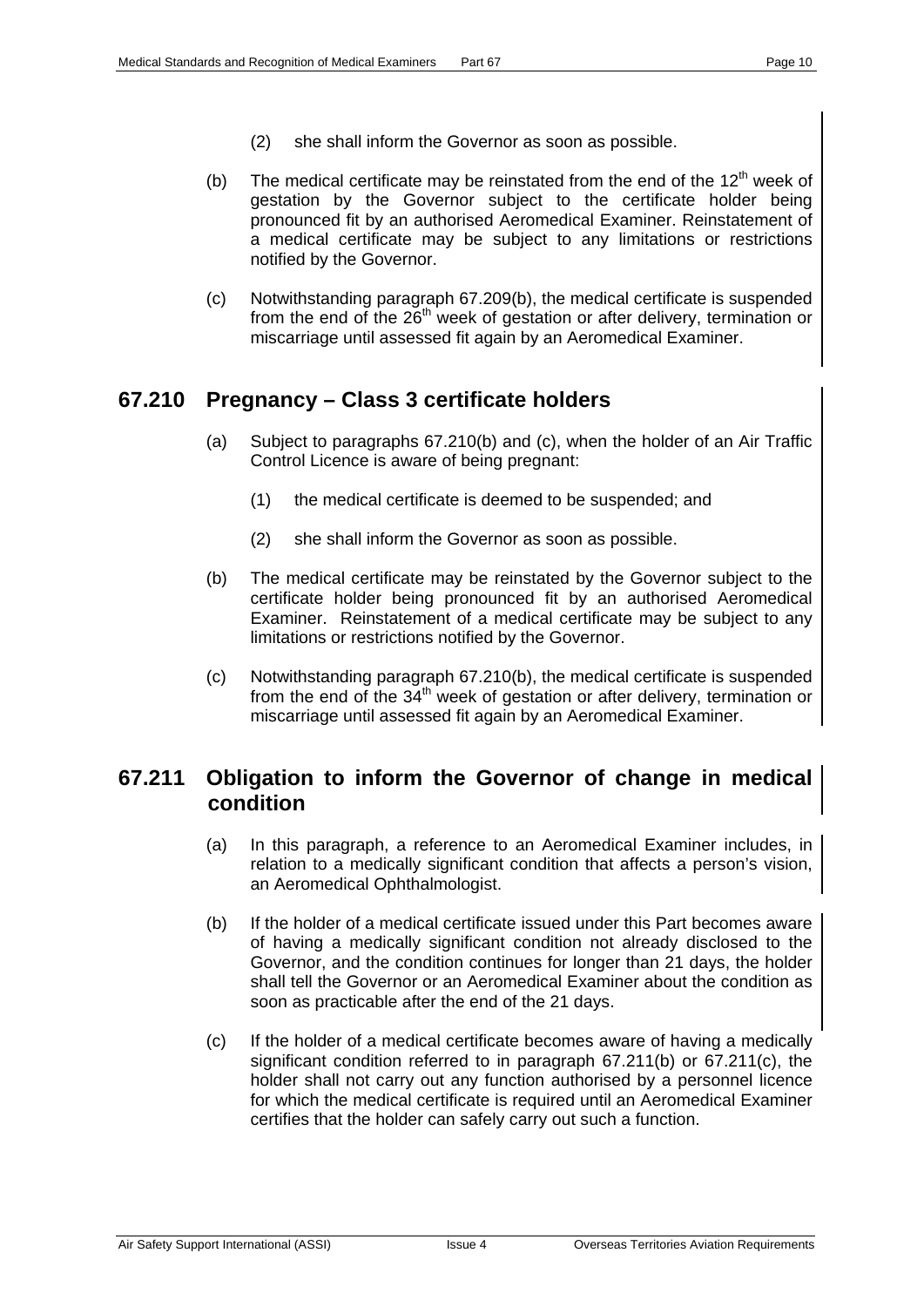#### <span id="page-15-0"></span>**67.213 Examination of medical certificate holders**

- (a) If so required by the Governor, in the interests of the safety of air navigation, the holder of a medical certificate shall demonstrate:
	- (1) that the holder continues to meet the relevant medical standard; or
	- (2) that the holder's holding the certificate does not adversely affect the safety of air navigation.
- (b) To comply with paragraph 67.213(a), the certificate holder shall do either or both of the following as required by the Governor:
	- (1) submit to a relevant examination carried out by a medical practitioner, specialist psychiatrist, clinical psychologist, audiologist, optometrist, orthoptist, orthotist, occupational therapist, specialist prosthetist or similar practitioner; and
	- (2) authorise the disclosure to the Governor of any information about the holder, held by a person or body referred to in paragraph 67.213(c), that may help the Governor to decide whether:
		- (i) the certificate holder continues to meet that medical standard; or
		- (ii) the certificate holder may adversely affect the safety of air navigation.
- (c) The persons and bodies referred to in paragraph 67.213(b) are the following:
	- (1) medical practitioner, specialist psychiatrist, clinical psychologist, audiologist, optometrist, orthoptist, orthotist, occupational therapist, specialist prosthetist or similar practitioner who has examined or treated the holder; and
	- (2) any other person or organisation (including a hospital) that has made a physical, psychological or psychiatric examination of the holder; and
	- (3) any other person or organisation (including a hospital) that has treated the holder for a medically significant condition; and
	- (4) an employer (including a former employer) of the holder.

#### <span id="page-15-1"></span>**67.215 Medical certificates - suspension**

A medical certificate may be suspended by the Governor:

- (a) if the holder contravenes a condition to which the certificate is subject; or
- (b) if the holder contravenes paragraph 67.211; or
- (c) pending a relevant examination, or disclosure of information to the Governor under paragraph 67.109 or 67.213; or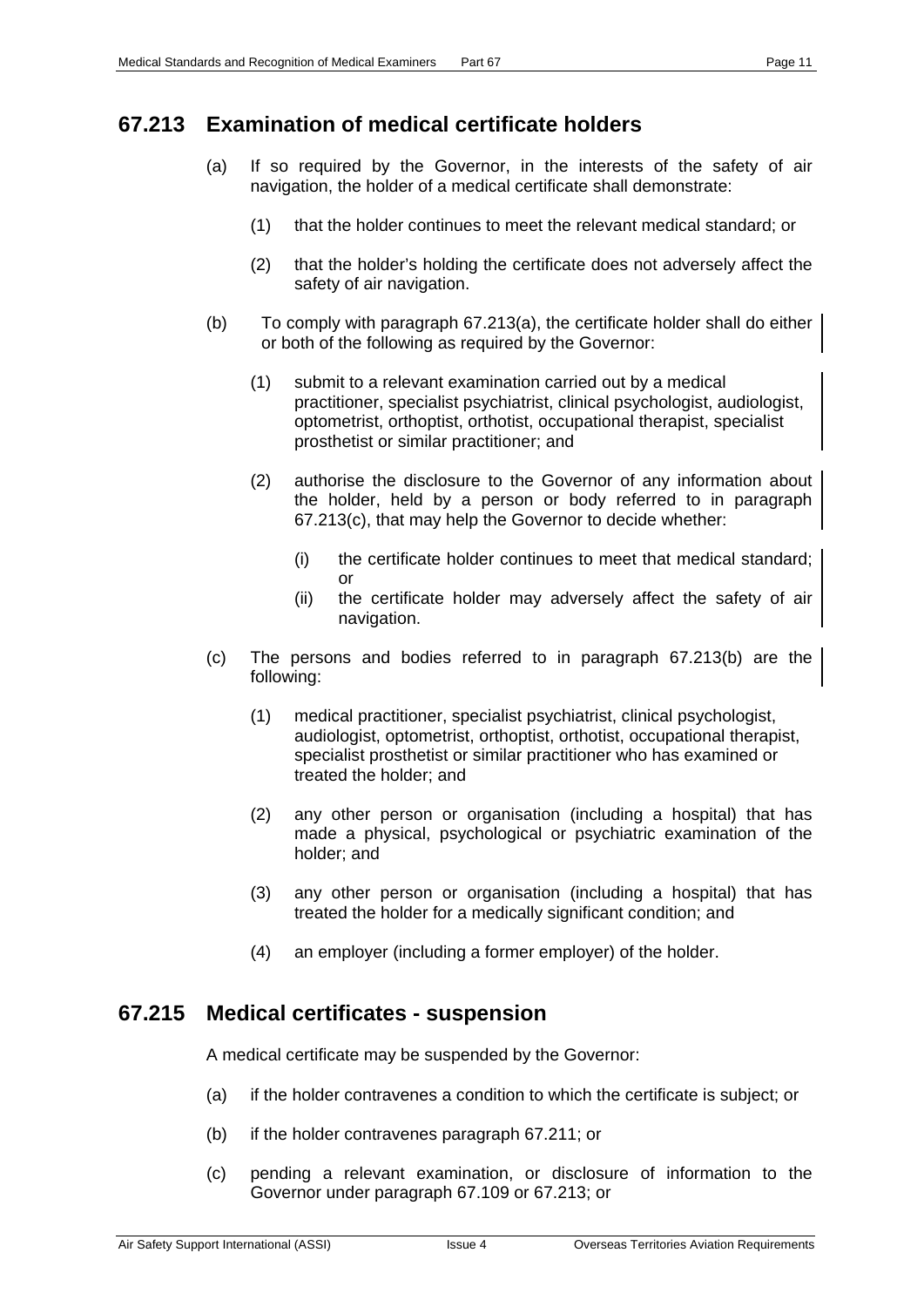$\overline{\phantom{a}}$ 

(d) if the holder fails to comply, when required to do so, with the provisions of paragraph 67.213.

#### <span id="page-16-0"></span>**67.217 Medical certificates - revocation**

A medical certificate may be revoked by the Governor if:

- (a) the holder contravenes a condition to which the certificate is subject; or
- (b) the holder contravenes paragraph 67.211; or
- (c) the holder fails to comply, when required to do so, with the provisions of paragraph 67.213
- (d) the holder of a medical certificate fails to meet the relevant medical standard for that certificate.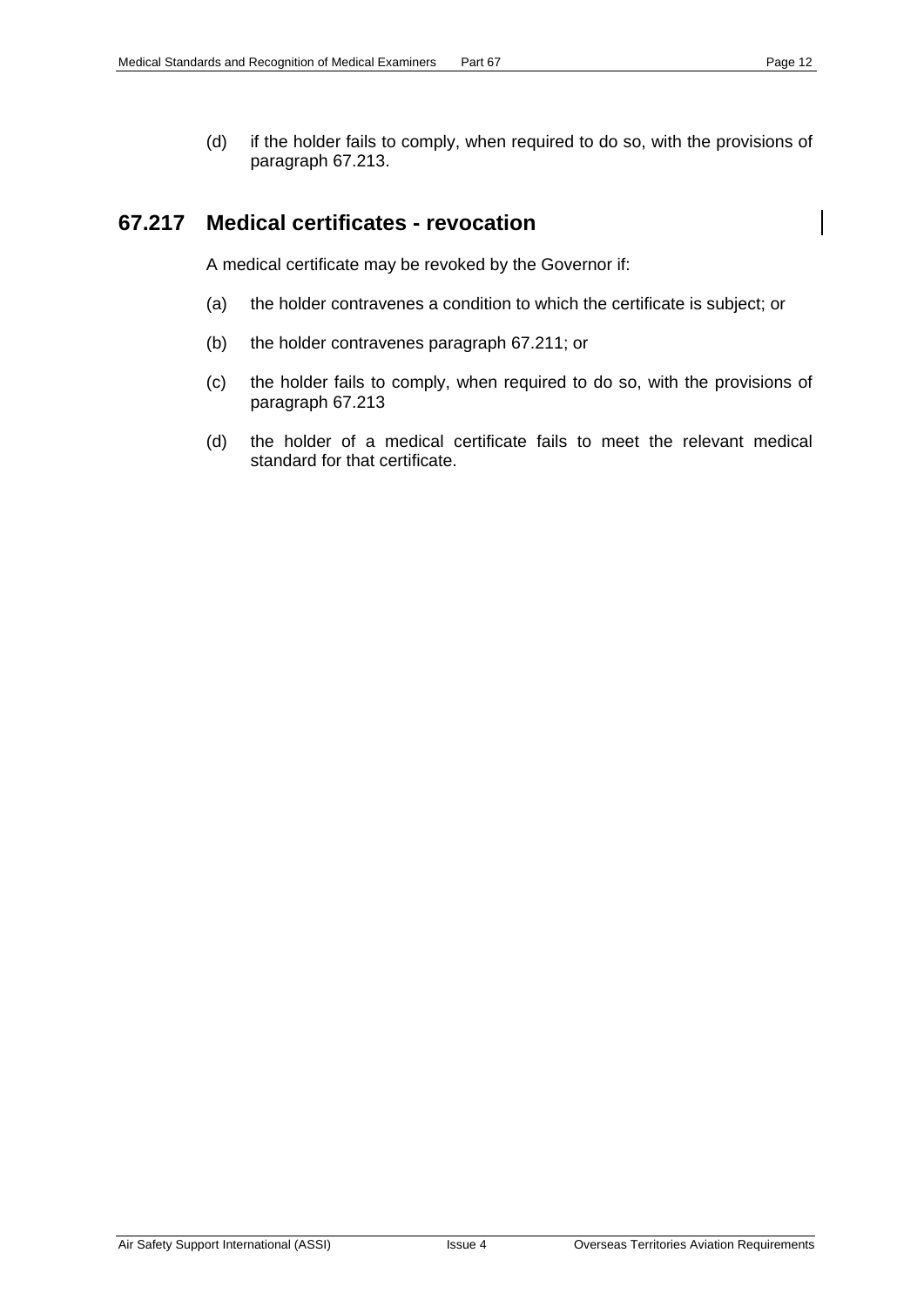## <span id="page-17-0"></span>**Subpart E - Validity period of medical certificates**

#### <span id="page-17-1"></span>**67.251 Purpose**

This Subpart sets out the method for determining the validity period of a medical certificate provided that it is not suspended or has been revoked.

#### <span id="page-17-2"></span>**67.253 Period in force**

(a) In this paragraph:

**appropriate day**, for a medical certificate, means:

- (1) for a medical certificate issued to a person who has never held a medical certificate - the day on which the relevant examination of the person is completed; or
- (2) for a new medical certificate issued to a person who holds a medical certificate that is in force:
	- (i) if the relevant examination of the person for the purpose of the issue of the new certificate is completed more than 28 days before his or her current certificate is due to expire - the day on which the examination is completed; or
	- (ii) if the relevant examination of the person for the purpose of the issue of the new certificate is completed not more than 28 days before his or her current certificate is due to expire - the day on which the current certificate is due to expire; and
- (3) for a new medical certificate issued to a person who does not hold a medical certificate that is in force but who has held a medical certificate that has expired - the day on which the relevant examination of the person for the purpose of the issue of the new certificate is completed.

#### Examples:

- 1. A person who has never held a medical certificate has an examination for the issue of a medical certificate on 1 January 2001. The appropriate day for the certificate is 1 January 2001.
- 2. A person who holds a medical certificate that is due to expire on 1 January 2002 has an examination for a new certificate on 1 November 2001. The appropriate day for the new certificate is 1 November 2001.
- 3. A person who holds a medical certificate that is due to expire on 1 January 2002 has an examination for a new certificate on 20 December 2001. The appropriate day for the new certificate is 1 January 2002.